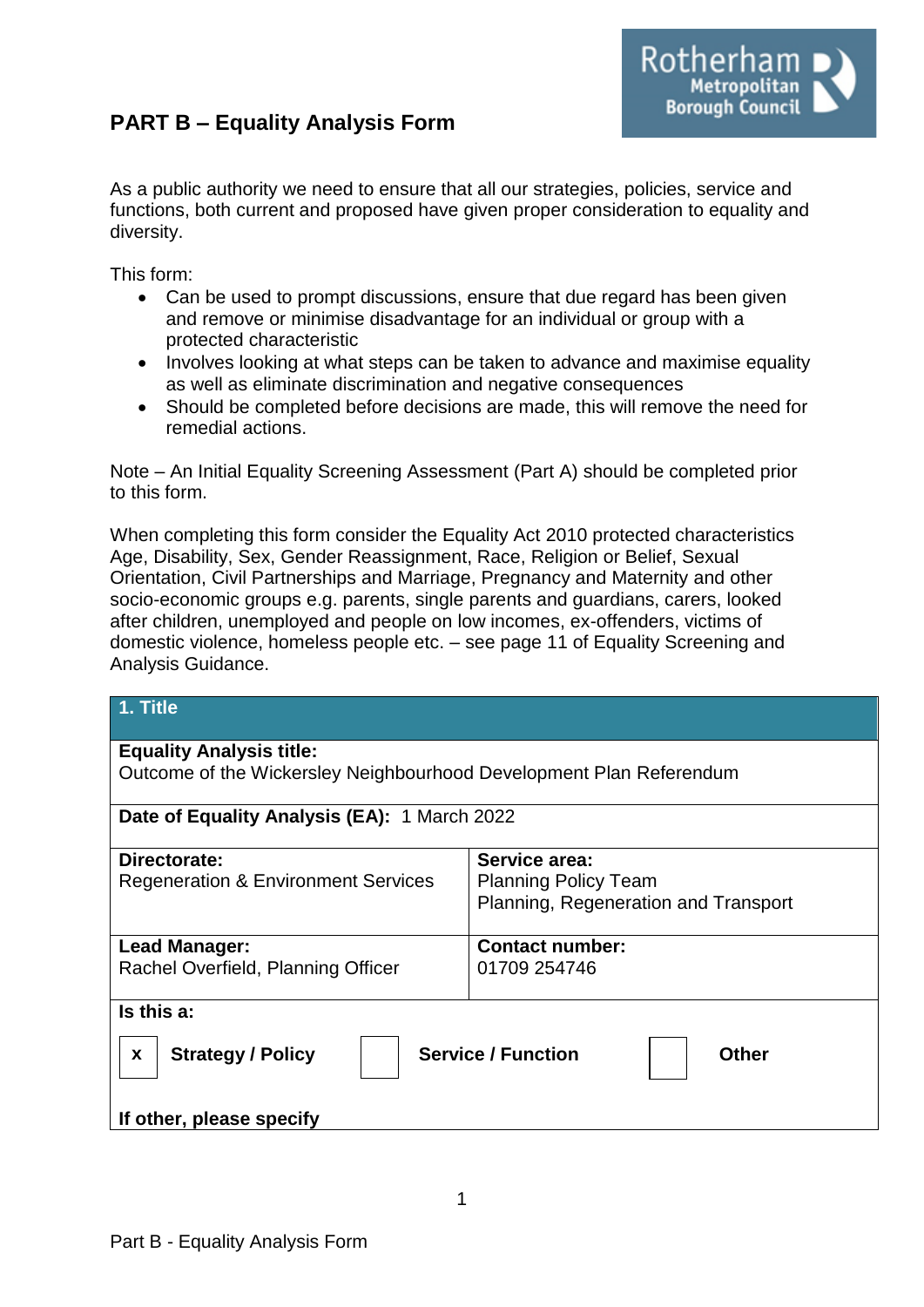**2. Names of those involved in the Equality Analysis (Should include minimum of three people) - see page 7 of Equality Screening and Analysis Guidance** 

| <b>Name</b>             | <b>Organisation</b> | <b>Role</b><br>(eg service user, managers,<br>service specialist) |
|-------------------------|---------------------|-------------------------------------------------------------------|
| Andy Duncan             | <b>RMBC</b>         | <b>Planning Policy Manager</b>                                    |
| <b>Rachel Overfield</b> | <b>RMBC</b>         | <b>Planning Officer</b>                                           |
| <b>Helen Sleigh</b>     | <b>RMBC</b>         | <b>Senior Planning Officer</b>                                    |

### **3. What is already known? -** see page 10 of Equality Screening and Analysis Guidance

**Aim/Scope (who the Policy/Service affects and intended outcomes if known)** This may include a group/s identified by a protected characteristic, others groups or stakeholder/s e.g. service users, employees, partners, members, suppliers etc.)

The proposal will affect groups identified by protected characteristics (along with the rest of the population) in Wickersley.

**What equality information is available? (Include any engagement undertaken)** Information on the protected characteristics of planning applicants or consultees (either in relation to planning applications or to the preparation of planning documents) is not collected by the Council.

The independent examiner (in the Wickersley Neighbourhood Development Plan Report of Independent Examination January 2022) concluded that the neighbourhood plan is compatible with the Convention Rights, and does not breach, and is otherwise compatible with, retained EU obligations. In accordance with Section 38A of the Planning and Compulsory Purchase Act 2004 (as amended) the Council is required to 'make' (adopt) a neighbourhood plan following a successful referendum and providing the Local Planning Authority (LPA) is satisfied that retained EU and human rights obligations (the basic conditions) have been met. The Wickersley Neighbourhood Plan was successful at referendum and in the opinion of the Local Planning Authority it meets the basic conditions, so in accordance with the Act the neighbourhood plan should now be adopted as part of the statutory development plan for Rotherham Borough.

#### **Consultation and engagement**

Neighbourhood plans are subject to consultation at various stages of their preparation. For example, the draft plan is subject to formal consultation for a minimum of six weeks before being submitted to the Council. The Local Planning Authority is then required to carry out its own statutory consultation on the plan before it can be submitted to examination stage. This allows ample opportunity for input and influence from any interested stakeholder as well as statutory consultees. The neighbourhood plan is examined by an independent examiner and must be accompanied by a consultation statement demonstrating that the legal requirements of consultation have been met. Ultimately the neighbourhood plan is voted for by the local community at a referendum (hence the importance that the community are engaged with the plan from an early stage).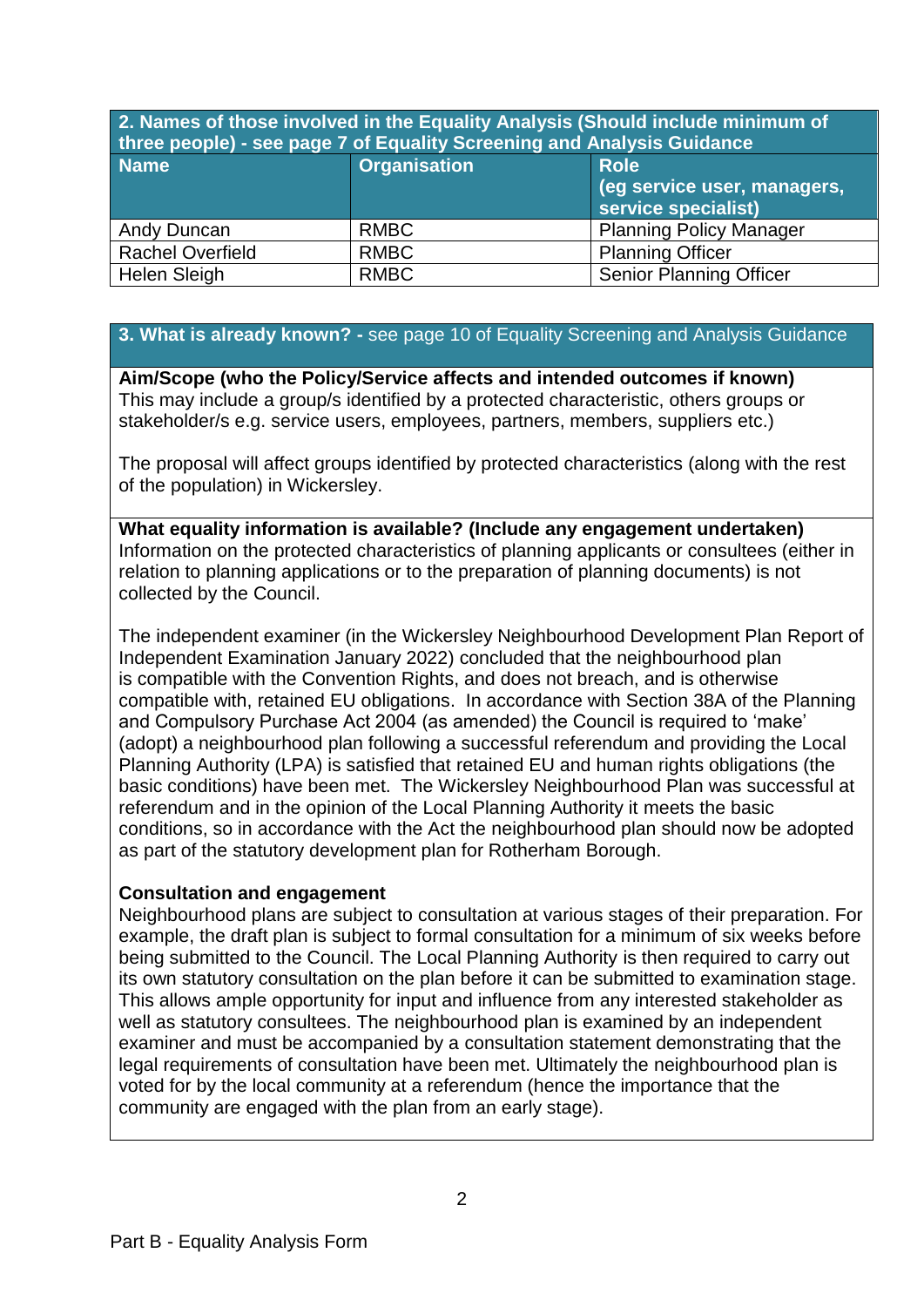## **Are there any gaps in the information that you are aware of?**

No

### **What monitoring arrangements have you made to monitor the impact of the policy or service on communities/groups according to their protected characteristics?**

Wickersley Parish Council intends to monitor the progress and appropriateness of the neighbourhood plan and its content on an annual basis to the end of the plan period, once formally adopted.

Wickersley Parish Council wishes to track whether the plan has a positive impact on planning decisions and will work closely with the relevant stakeholders, and residents to help deliver and realise local projects identified within the plan.

| <b>Engagement undertaken with</b> | 11 December 2017                                     |
|-----------------------------------|------------------------------------------------------|
| customers. (date and              | • Wickersley Parish Neighbourhood Area approved at   |
| group(s) consulted and key        | the Cabinet and Commissioners' Decision Making       |
| findings)                         | Meeting                                              |
|                                   |                                                      |
|                                   | Spring/Summer 2018                                   |
|                                   | • Initial engagement (promotion and awareness        |
|                                   | raising)                                             |
|                                   | • Online and physical surveys                        |
|                                   | • Local business survey                              |
|                                   | • Two community drop-in sessions (feedback and       |
|                                   | Design Code engagement)                              |
|                                   |                                                      |
|                                   | Autumn 2018                                          |
|                                   | • Feedback reports produced and presented to project |
|                                   | group and community                                  |
|                                   | • Meeting with RMBC                                  |
|                                   | • Design Code workshop                               |
|                                   | • Ongoing consultation and amendments                |
|                                   |                                                      |
|                                   | Spring 2019 - 2021                                   |
|                                   | • Community feedback and consultation drop-in        |
|                                   | session on emerging draft neighbourhood plan         |
|                                   |                                                      |
|                                   | Winter 2020-2021                                     |
|                                   | • Consultation for 8 weeks with statutory bodies and |
|                                   | key stakeholders on pre-submission neighbourhood     |
|                                   | plan                                                 |
|                                   |                                                      |
|                                   | Autumn 2022                                          |
|                                   | • Statutory consultation from 10 September to 25     |
|                                   | October 2021 on submitted neighbourhood plan         |
|                                   |                                                      |
|                                   | 1 December 2021 to 20 January 2022                   |
|                                   | • Independent Examination of the neighbourhood plan  |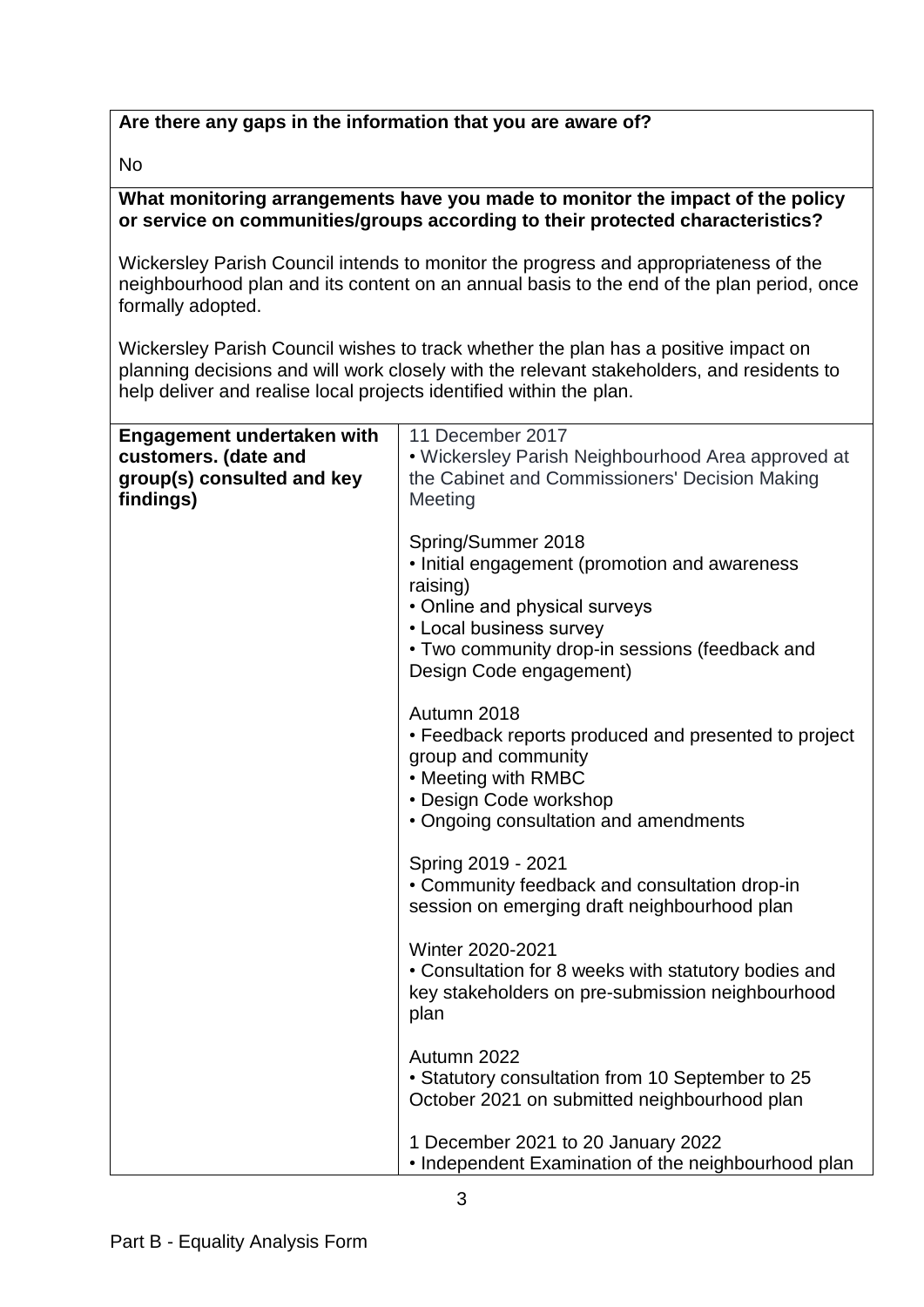|                                                                                         | 5 May 2022<br>• The neighbourhood plan was successful at<br>referendum                                                                      |
|-----------------------------------------------------------------------------------------|---------------------------------------------------------------------------------------------------------------------------------------------|
| Engagement undertaken with<br>staff (date and<br>group(s)consulted and key<br>findings) | Relevant partners have been consulted at key stages<br>of developing the Neighourhood Plan and in returning<br>comments in its preperation. |

### **4. The Analysis - of the actual or likely effect of the Policy or Service (**Identify by protected characteristics)

**How does the Policy/Service meet the needs of different communities and groups? (**Protected characteristics of Age, Disability, Sex, Gender Reassignment, Race, Religion or Belief, Sexual Orientation, Civil Partnerships and Marriage, Pregnancy and Maternity) see glossary on page 14 of the Equality Screening and Analysis Guidance)

Rotherham's communities in Wickersley Parish will benefit from having a Neighbourhood Plan that the community has prepared, that seeks to provide locally formulated policies and proposals that are specific to Wickersley and reflect the needs and aspirations of its community.

The Independent Examiner (in the Wickersley Neighbourhood Plan Report of the Independent Examiner 2020) concluded from his examination that the Neighbourhood Plan would appear to have neutral or positive impacts on groups with protected characteristics as identified in the Equality Act 2010.

#### **Does your Policy/Service present any problems or barriers to communities or Groups?**

The Local Planning Authority (LPA) considers the Wickersley Neighbourhood Plan to have met the basic conditions and has been successful at referendum. As such the Council would be in breach of its statutory duty under the Town and County Planning Act 1990 if the Plan is not adopted. If not adopted, it is considered the Council is at risk of legal challenge. The plan's non-adoption would be a problem to the affected communities.

#### **Does the Service/Policy provide any positive impact/s including improvements or remove barriers?**

Rotherham's communities in Wickersley Parish will benefit from having the decision being made on the adoption of the Neighbourhood Plan.

**What affect will the Policy/Service have on community relations?** (may also need to consider activity which may be perceived as benefiting one group at the expense of another)

The Council would be in breach of its statutory duty under the Town and County Planning Act 1990 if the Plan is not adopted and this would have a detrimental effect on community relations.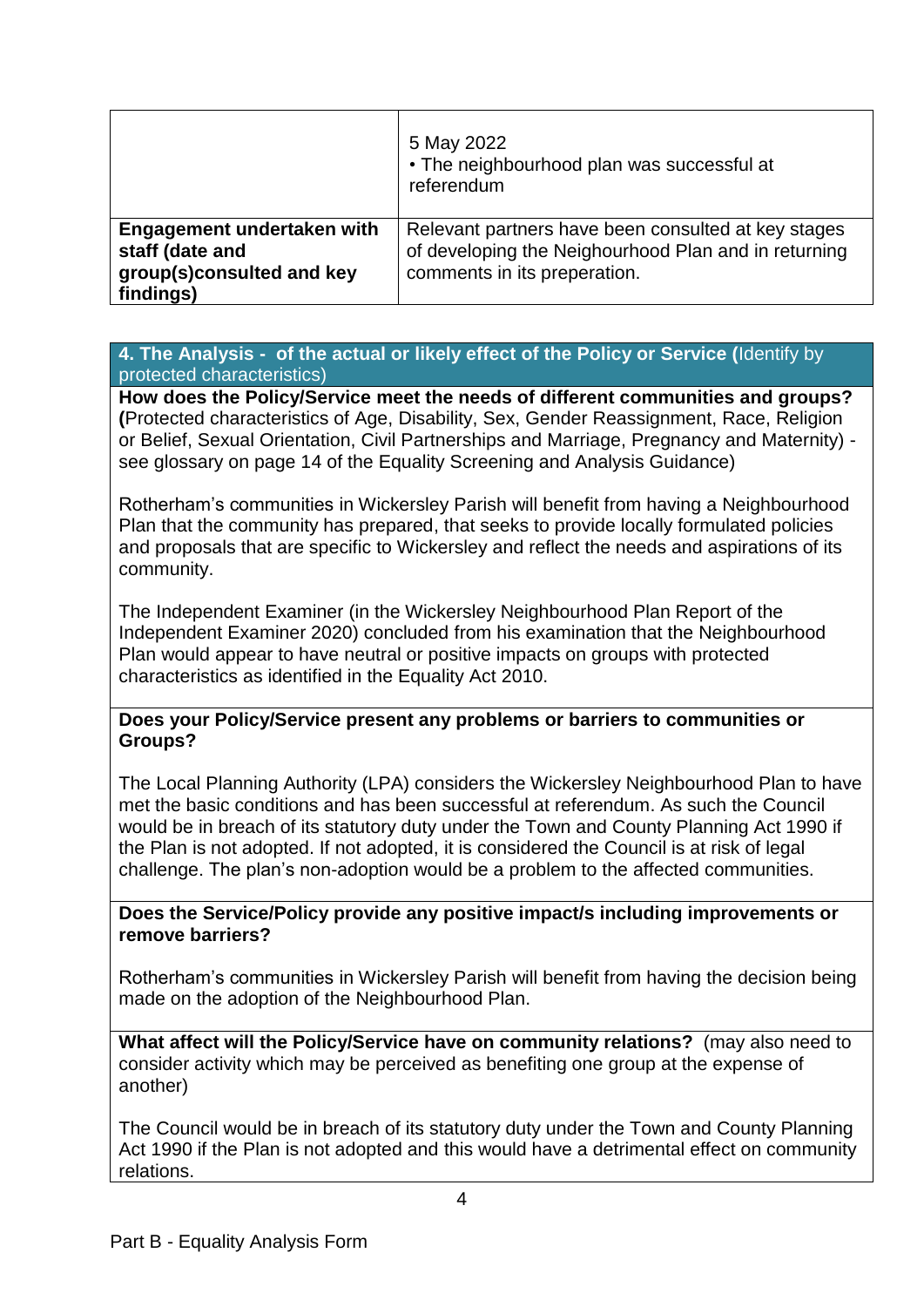Please list any **actions and targets** that need to be taken as a consequence of this assessment on the action plan below and ensure that they are added into your service plan for monitoring purposes – see page 12 of the Equality Screening and Analysis Guidance.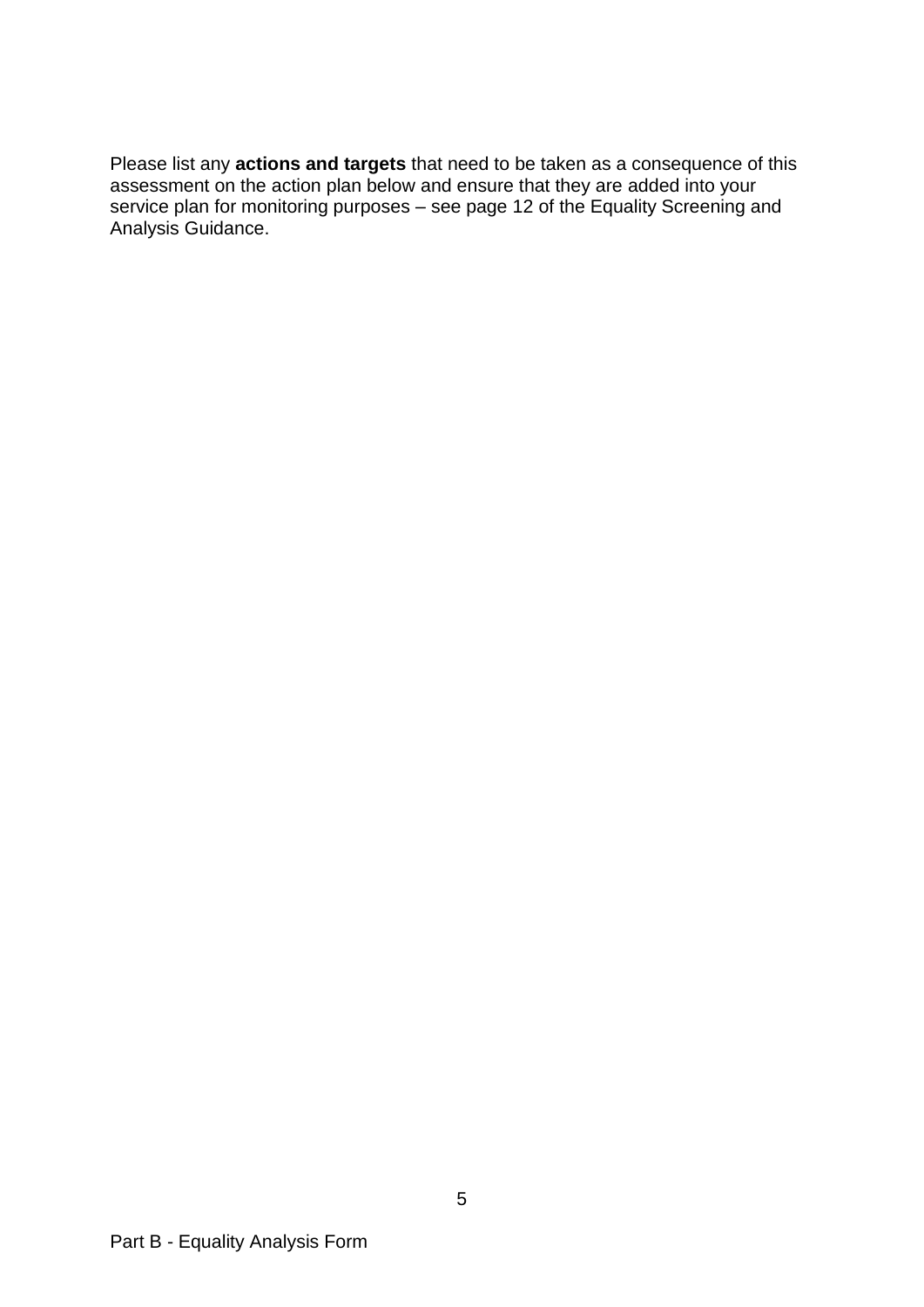# **5. Summary of findings and Equality Analysis Action Plan**

If the analysis is done at the right time, i.e. early before decisions are made, changes should be built in before the policy or change is signed off. This will remove the need for remedial actions. Where this is achieved, the only action required will be to monitor the impact of the policy/service/change on communities or groups according to their protected characteristic - See page 11 of the Equality Screening and Analysis guidance

**Title of analysis:** Outcome of the Wickersley Neighbourhood Development Plan Referendum

**Directorate and service area:** Planning Policy Team, Planning, Regeneration and Transport, Regeneration & Environment Services

**Lead Manager:** Rachel Overfield, Planning Officer

### **Summary of findings:**

Rotherham's communities in Wickersley will benefit from having a Neighbourhood Plan that the community has prepared, that seeks to provide locally formulated policies and proposals that are specific to Wickersley and reflects the needs and aspirations of its community. The Independent Examiner (in the Wickersley Neighbourhood Development Plan Report of Independent Examination January 2022) concluded that the Neighbourhood Plan would appear to have neutral or positive impacts on groups with protected characteristics as identified in the Equality Act 2010. The Local Planning Authority (LPA) considers the Wickersley Neighbourhood Plan meets the basic conditions and has been successful at referendum, as such the Council would be in breach of its statutory duty under the Town and County Planning Act 1990 if the Plan is not adopted. If not adopted, it is considered the Council is at risk of legal challenge.

| <b>Action/Target</b>                                                                                                                                                                 | <b>State Protected</b><br><b>Characteristics as</b><br>listed below | Target date (MM/YY) |
|--------------------------------------------------------------------------------------------------------------------------------------------------------------------------------------|---------------------------------------------------------------------|---------------------|
| The Neighbourhood Planning Regulations require Local Authorities to 'make'<br>(adopt) a Neighbourhood Plan within eight weeks of the date of the referendum<br>i.e. by 30 June 2022. | All                                                                 | 30 June 2022        |